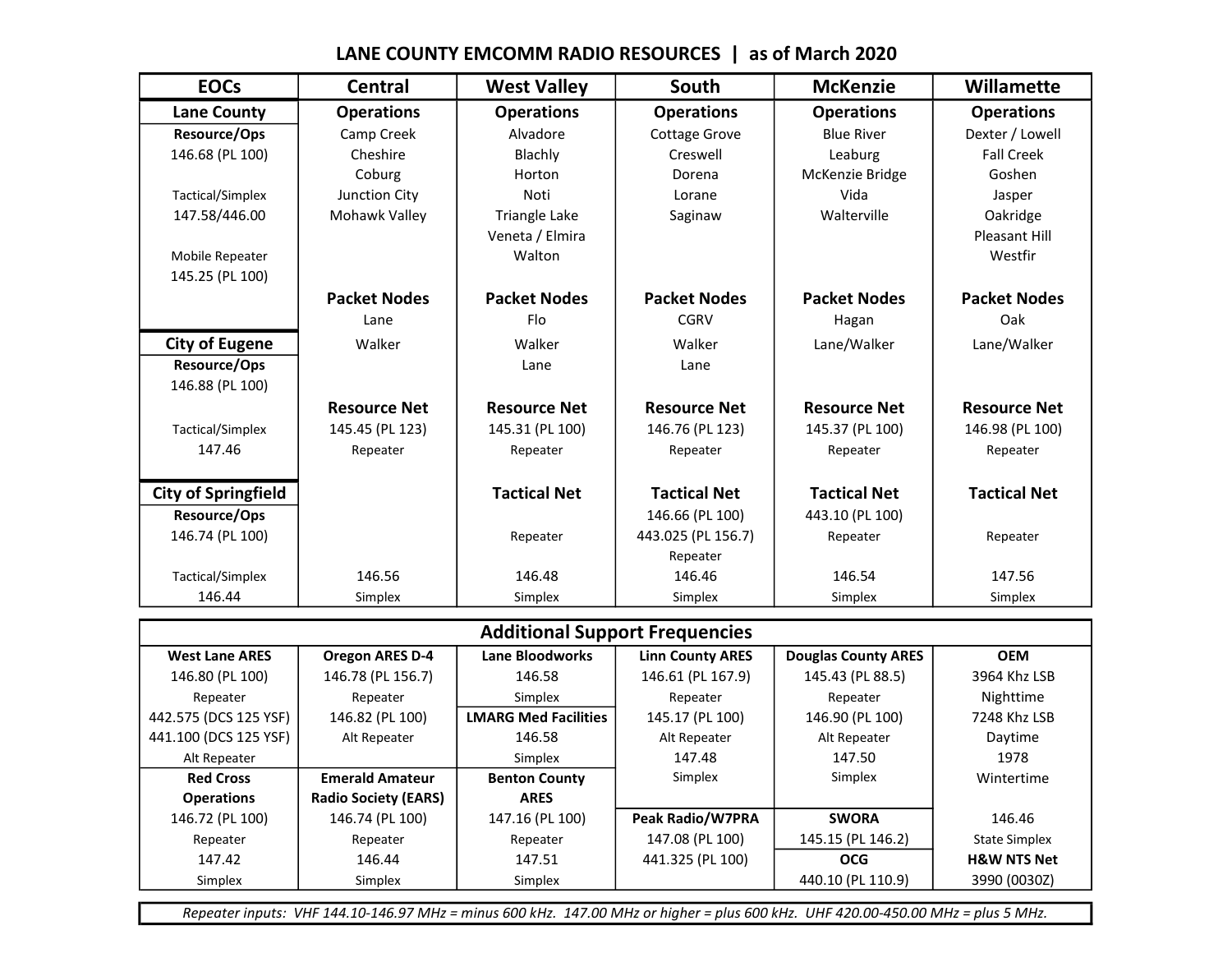| <b>SWORA - South-Western Oregon Repeater Association</b> |                      |                                                                            |  |
|----------------------------------------------------------|----------------------|----------------------------------------------------------------------------|--|
| Roman Nose                                               | 147.380 MHz PL 146.2 | Eugene, Florence, Reedsport, Elkton,                                       |  |
| (main hub)                                               |                      | Hwy 126, Hwy 101, Hwy 138                                                  |  |
| Winchester Bay Hill                                      | 147.180 MHz PL 146.2 | Reedsport north up to Newport then east to Scottsburg and South to Coos    |  |
|                                                          |                      | Bay                                                                        |  |
| <b>Baldy Butte</b>                                       | 146.960 MHz PL 146.2 | Located above Coos Bay and covers down to Bandon                           |  |
| <b>Bennett Butte</b>                                     | 147.100 MHz PL 88.5  | Located above Myrtle Point-Coquille and covers Hwy 42 Coos Bay to Roseburg |  |
|                                                          |                      | and points south including the Rogue River                                 |  |
| Lane Mountain                                            | 147.240 MHz PL 136.5 | Located east of Roseburg covers down to Medford                            |  |
| <b>Bear Mountain</b>                                     | 145.150 MHz PL 146.2 | Eugene covering from Albany to Roseburg.                                   |  |

|                                                |                      | <b>OCG - Oregon Communication Group</b>                                                     |
|------------------------------------------------|----------------------|---------------------------------------------------------------------------------------------|
| <b>Bear Mountain</b><br>(Eugene/Creswell)      | 440.100 MHz PL 110.9 | connected to Roseburg                                                                       |
| Mount Scott<br>(Roseburg)                      | 444.875 MHz PL 127.3 | connected to Myrtle Point-Coquille                                                          |
| <b>Bennet Butte</b><br>(Myrtle Point-Coquille) | 444.525 MHz PL 123   | connected to Port Orford                                                                    |
| Cape Blanco<br>(Port Orford)                   | 440.725 MHz PL 114.8 | connected to Coos Bay south                                                                 |
| <b>Blossom Hill</b><br>(Coos Bay south)        | 440.800 MHz PL 103.5 | connected to Coos Bay north                                                                 |
| <b>Baldy Butte</b><br>(Coos Bay north)         | 444.975 MHz PL 88.5  | connected to Reedsport                                                                      |
| Winchester Bay Hill<br>(Reedsport)             | 444.400 MHz PL 123   | covering up to Newport                                                                      |
| <b>Otter Crest</b><br>(Newport)                | 444.750 MHz PL 118.8 | covering Lincoln city to Astoria and the north Willamette Valley.                           |
|                                                |                      | This system covers almost the entire Oregon Coast line for tsunami emergency communication. |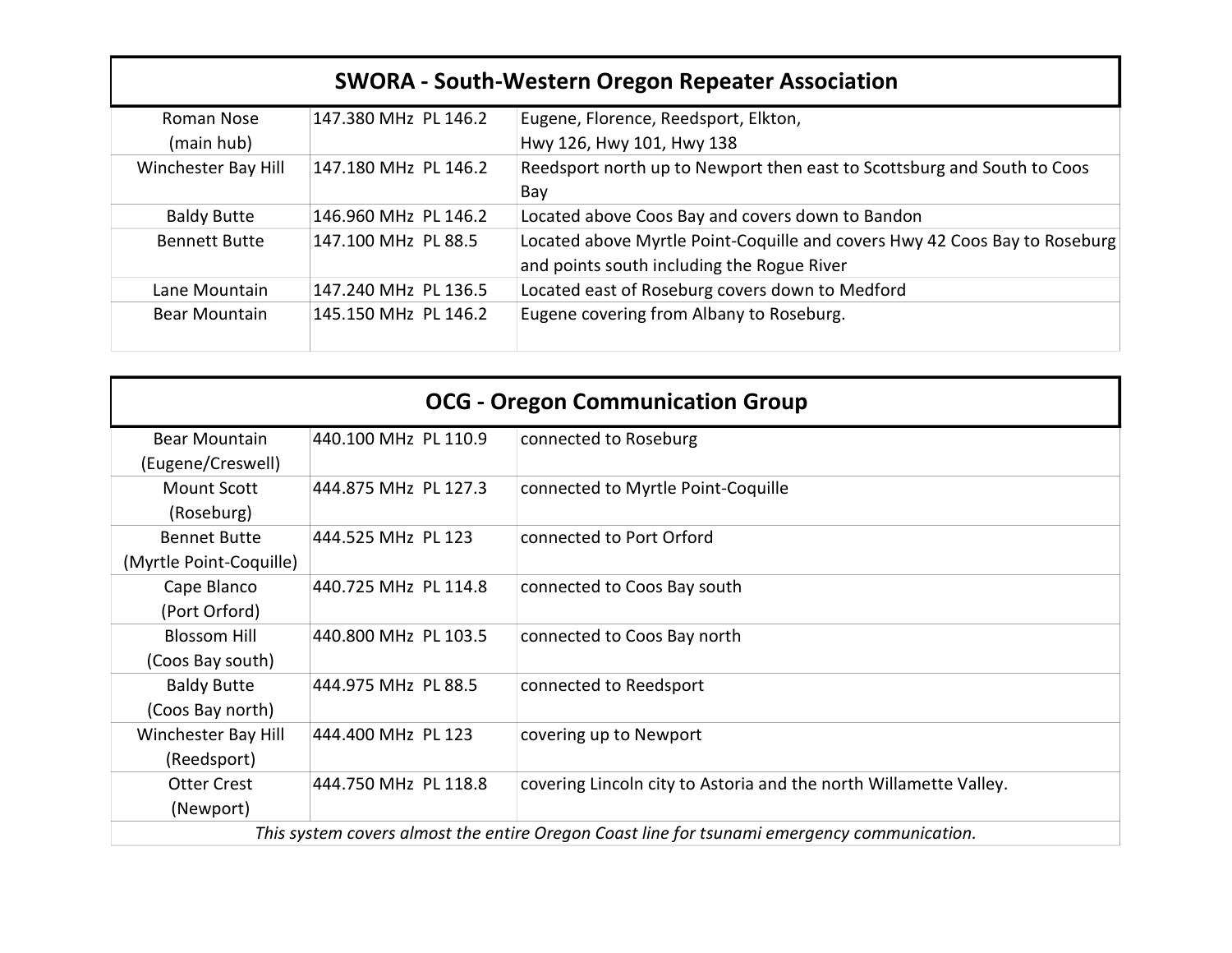### EMCOMM EUGENE **AMATEUR RADIO FREQUENCY LIST** 3/13/2020

# FREQUENCY USE

| 146.880 | <b>Tone 100</b> | City of Eugene              |         | <b>EMCOMM REPEATER</b>   |                   |
|---------|-----------------|-----------------------------|---------|--------------------------|-------------------|
| 147.460 | Simplex         | City EOC                    | to/from | <b>DISTRICT STATIONS</b> |                   |
|         |                 |                             |         |                          |                   |
| 441.550 | Simplex         | <b>NW DISTRICT STATION</b>  | to/from | <b>NEIGHBORHOODS</b>     | 1, 2, 20, 21, 22  |
| 441.575 | Simplex         | NE DISTRICT STATION         | to/from | <b>NEIGHBORHOODS</b>     | 3, 4, 25, 26      |
| 441.600 | Simplex         | <b>SW DISTRICT STATION</b>  | to/from | <b>NEIGHBORHOODS</b>     | 7, 8, 18          |
| 445.975 | Simplex         | SE1 DISTRICT STATION        | to/from | <b>NEIGHBORHOODS</b>     | 16, 17            |
| 446.050 | Simplex         | <b>SE2 DISTRICT STATION</b> | to/from | <b>NEIGHBORHOODS</b>     | 5, 10, 11, 19, 24 |
| 446.075 | Simplex         | <b>SE3 DISTRICT STATION</b> | to/from | <b>NEIGHBORHOODS</b>     | 12, 13, 14, 15    |

Neighborhood Teams use FRS, GMRS, Other to/from Neighborhood Stations.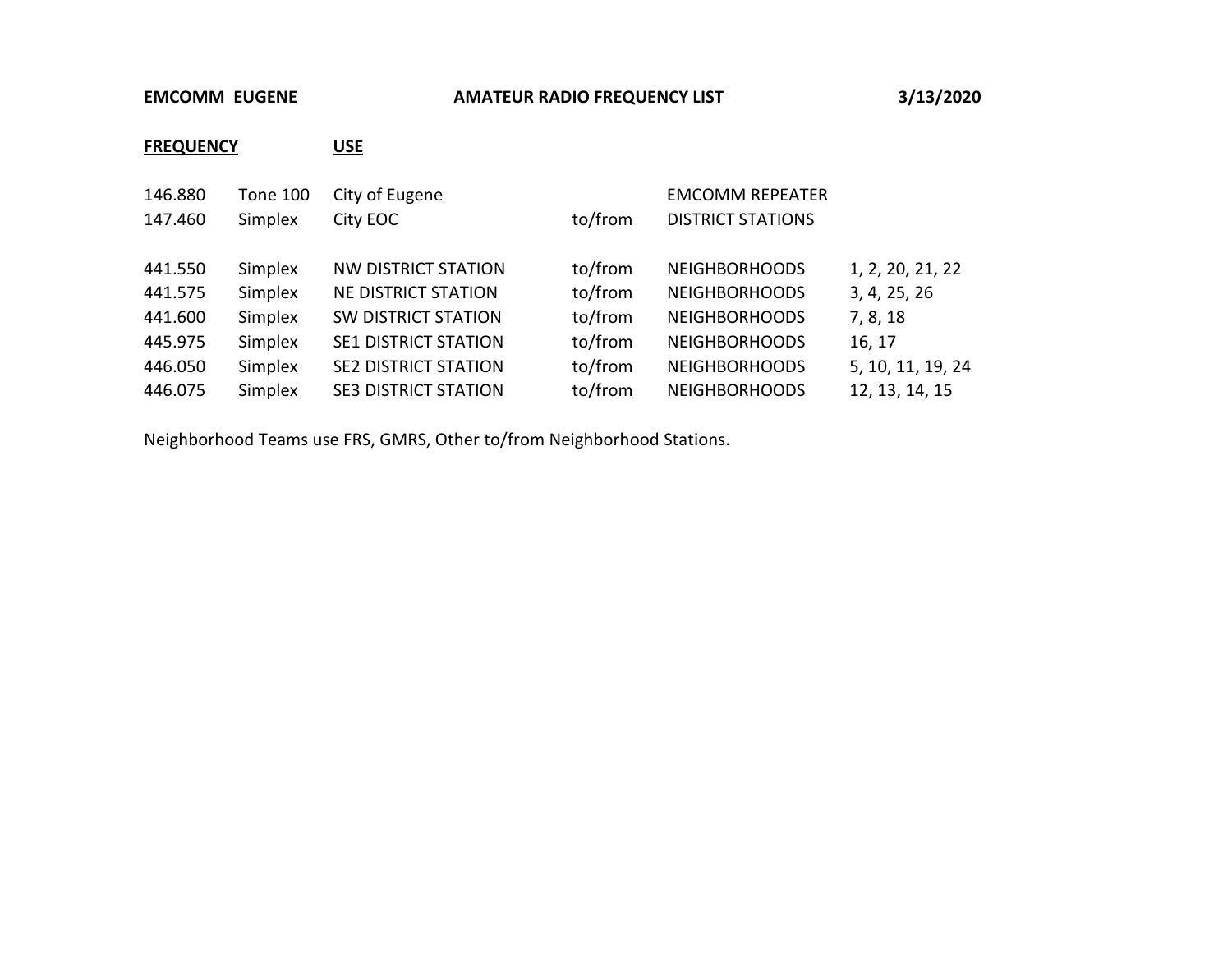# **Eugene Emergency Communication Operation Plan District Amateur Radio (Ham) Station**

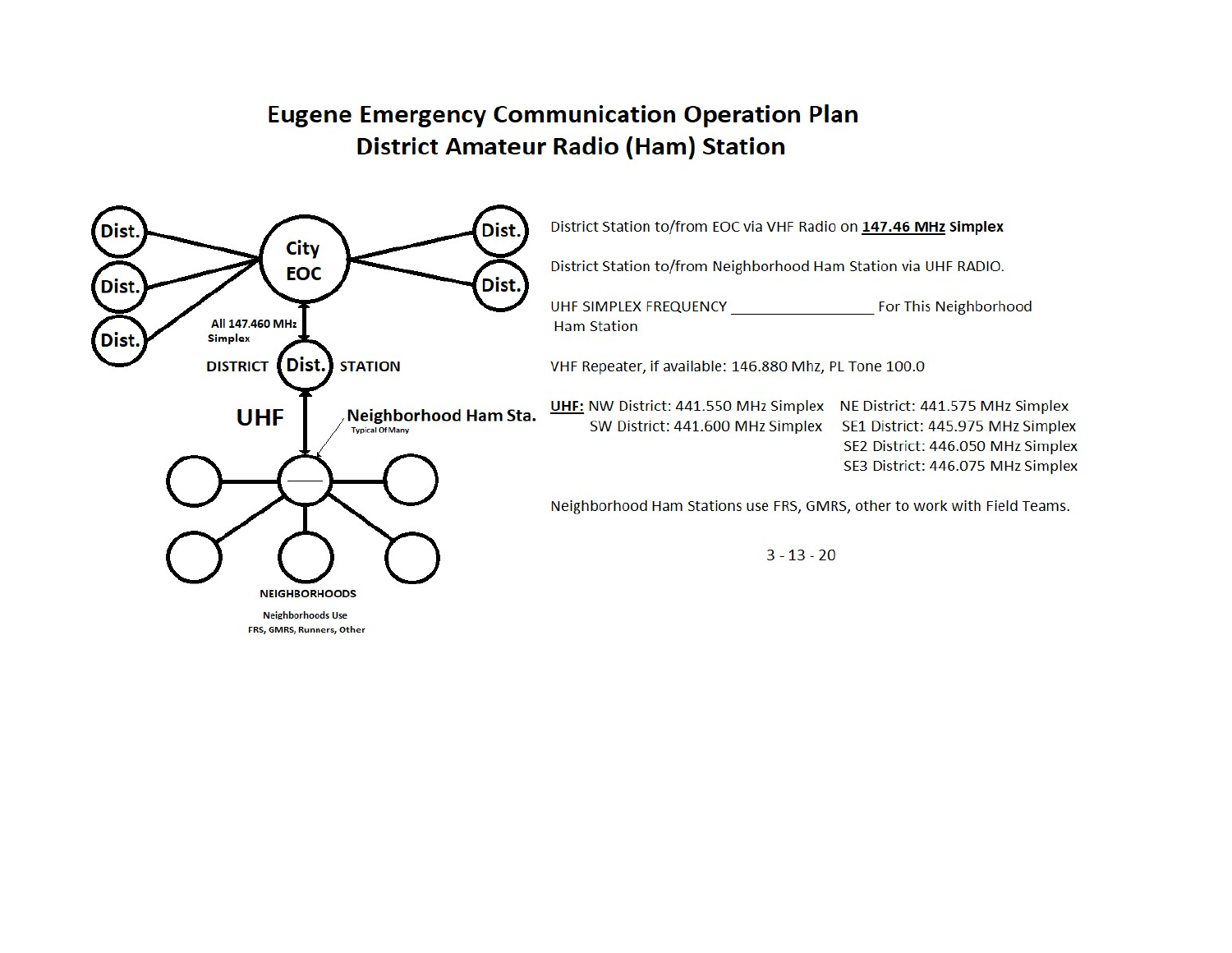# Eugene Emcomm FRS Radio Channel Usage Map



| Neighborhood Organization                  | EmComm         | <b>EmComm</b> |
|--------------------------------------------|----------------|---------------|
|                                            | channel        | alternate     |
| <b>Northwest District</b>                  |                |               |
| <b>Active Bethel Citizens</b>              | 6              | 20            |
| Industrial Corridor Community Organization | 7              | 21            |
| River Road Community Organization          | 4              | 18            |
| Santa Clara Community Organization         | $\mathbf{z}$   | 16            |
| <b>Trainsong Neighbors</b>                 | 1              | 15            |
| <b>Northeast District</b>                  |                |               |
| Cal Young Neighborhood Association         | 6.             | 20            |
| Goodpasture Island Neighbors               | 5.             | 19            |
| Harlow Neighbors                           | 1.             | 15            |
| Northeast Neighbors                        | З.             | 17            |
| <b>Southwest District</b>                  |                |               |
| Churchill Area Neighbors                   | 4              | 18            |
| Far West Neighborhood Association          | 5.             | 19            |
| West Eugene Community Organization         | 3              | 17            |
| <b>Southeast District 1</b>                |                |               |
| Southeast Neighbors                        | 7              | 21            |
| Southwest Hills Neighborhood Association   | $\overline{1}$ | 15            |
| <b>Southeast District 2</b>                |                |               |
| Downtown Neighborhood Association          | 5              | 19            |
| Friendly Area Neighbors                    | 6              | 20            |
| Jefferson Westside Neighbors               | 7              | 21            |
| West University Neighbors                  | 3              | 17            |
| West Eugene Community Organization         | $\overline{2}$ | 16            |
| <b>Southeast District 3</b>                |                |               |
| Amazon Neighbors Associations              | 5              | 19            |
| <b>Fairmount Neighbors</b>                 | $\overline{2}$ | 16            |
| Laurel Hill Valley Citizens                | 6              | 20            |
| South University Neighborhood Association  | 4              | 18            |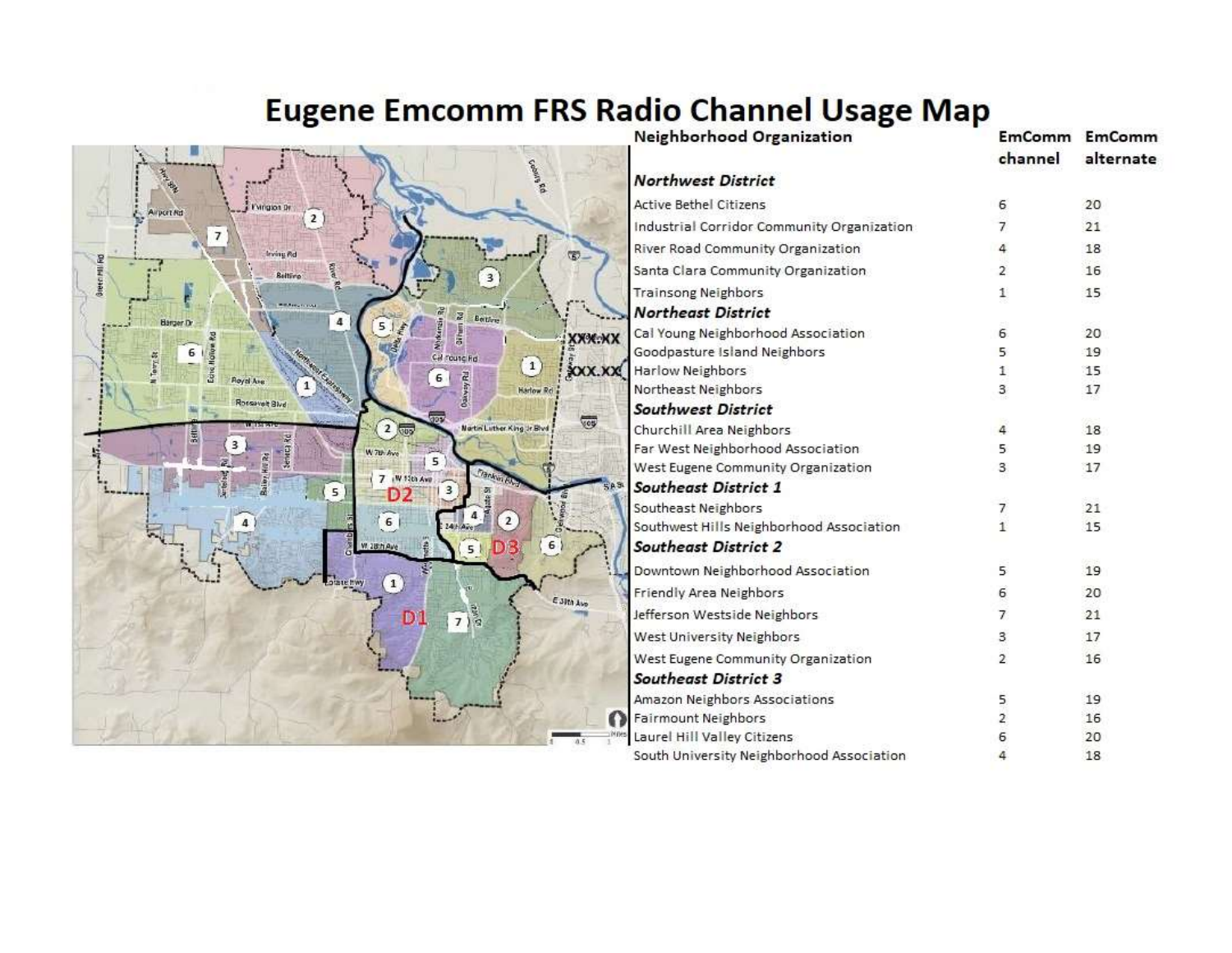#### E Pearl St coounged vington Dr Airport Rd  $(21)$  $\overline{22}$ **Irving Rd** ரு. Green Hill Rd **NW** gine<br>G Beltime  $(26)$ Maxwell Rd **Crescent Ave**  $\begin{array}{c}\n\overline{\mathcal{R}}_{\text{c}}^{\text{c}}\\ \n\overline{\mathcal{R}}_{\text{c}}^{\text{c}}\\ \n\overline{\mathcal{R}}_{\text{c}}^{\text{c}}\\ \n\overline{\mathcal{R}}_{\text{c}}^{\text{c}} \end{array}\begin{array}{c}\n\overline{\mathcal{R}}_{\text{c}}\\ \n\overline{\mathcal{R}}_{\text{c}}\\ \n\overline{\mathcal{R}}_{\text{c}} \end{array}\begin{array}{c}\n\overline{\mathcal{R}}_{\text{c}}\\ \n\overline{\mathcal{R}}_{\text{c}}\\ \n\end{array}$  $(20)$ Barger Dr  $(25)$ Beltime  $\overline{1}$  $\left( 4\right)$  $\Xi$ 3 Royal Ave  $\overline{2}$ Harlow Rd Roosevelt Blvd  $\overline{\sqrt{05}}$  $5)$ Martin Luther King Jr Blvd  $rac{1}{26}$  $(18)$ W 7th Ave  $(19)$ W 11th Ave š  $24$  w 13th Ave Frankl  $W$ 18th Ave  $(8)$  $(10)$  $\overline{\partial}{}_{2}$ **SW**  $(12)^4$  $\widehat{11}$  $(14)$ **13 SE3 15**  $-$ <sup>16</sup>SE1 Lorane Hwy  $\epsilon$  30th Ave  $\left(17\right)$   $\frac{6}{3}$  $\Omega$ **No.** Miles  $0.5$  $\pm$

# **Eugene EmComm District Map**

### (District to/from EOC freq: 147.460 MHz Simplex)

|                                            | Number On      |
|--------------------------------------------|----------------|
| Neighborhood Organization                  | Map            |
| Northwest District - 441.550 MHz Simplex   |                |
| <b>Active Bethel Citizens</b>              | $\overline{1}$ |
| Industrial Corridor Community Organization | 22             |
| River Road Community Organization          | 20             |
| Santa Clara Community Organization         | 21             |
| <b>Trainsong Neighbors</b>                 | 2              |
| Northeast District - 441.575 MHz Simplex   |                |
| Cal Young Neighborhood Association         | 3              |
| Goodpasture Island Neighbors               | 25             |
| <b>Harlow Neighbors</b>                    | 4              |
| Northeast Neighbors                        | 26             |
| Southwest District - 441.600 MHz Simplex   |                |
| Churchill Area Neighbors                   | 7              |
| Far West Neighborhood Association          | 8              |
| West Eugene Community Organization         | 18             |
| Southeast District 1 - 445.975 MHz Simplex |                |
| Southeast Neighbors                        | 17             |
| Southwest Hills Neighborhood Association   | 16             |
| Southeast District 2 - 446.050 MHz Simplex |                |
| Downtown Neighborhood Association          | 19             |
| Friendly Area Neighbors                    | 11             |
| Jefferson Westside Neighbors               | 24             |
| West University Neighbors                  | 10             |
| <b>Whiteaker Community Council</b>         | 5              |
| Southeast District 3 - 446.075 MHz Simplex |                |
| Amazon Neighbors Associations              | 13             |
| <b>Fairmount Neighbors</b>                 | 14             |
| South University Neighborhood Association  | 12             |
| Laurel Hill Valley Citizens                | 15             |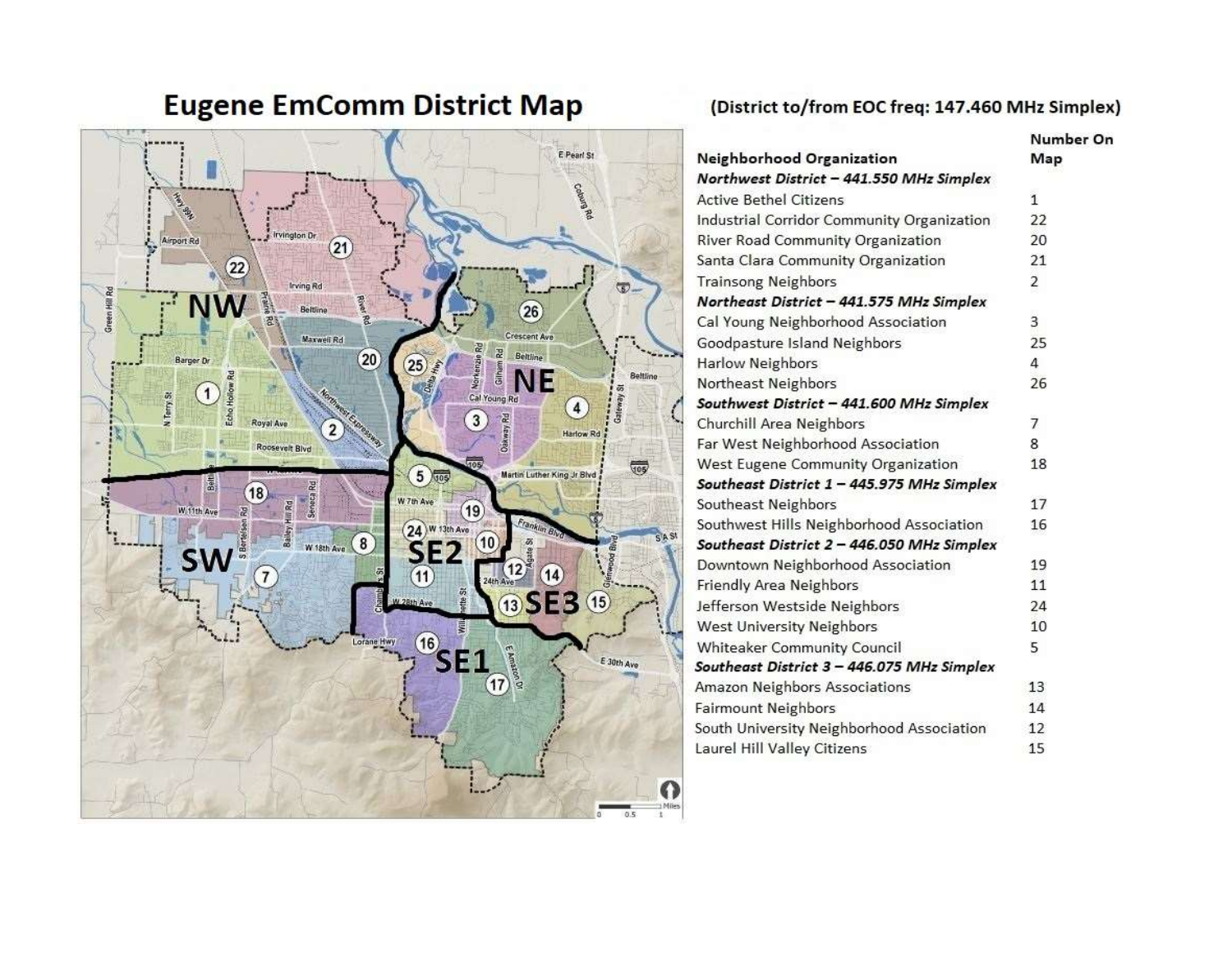|                  |                                                                                                                                                                                                                                 | LANE COUNTY PACKET FREQUENCIES        |                        |
|------------------|---------------------------------------------------------------------------------------------------------------------------------------------------------------------------------------------------------------------------------|---------------------------------------|------------------------|
| <b>Frequency</b> | Node                                                                                                                                                                                                                            | <b>Callsign</b>                       | <b>Served Area</b>     |
| 144.390          | various                                                                                                                                                                                                                         | various                               | various APRS           |
| 144.910          | <b>CGRV</b>                                                                                                                                                                                                                     | KD7CGF-1                              | South Lane             |
| 144.930          | <b>HAGAN</b>                                                                                                                                                                                                                    | K7SLA-1                               | McKenzie Valley        |
| 144.930          | <b>LANE</b>                                                                                                                                                                                                                     | W7ZQD-7                               | Wide Area              |
| 144.930          | <b>OAK</b>                                                                                                                                                                                                                      | W7ZQD-8                               | Oakridge               |
| 144.950          | <b>FLO</b>                                                                                                                                                                                                                      | W7FLO-2                               | <b>West Lane/Coast</b> |
| 145.030          | <b>WALKER</b>                                                                                                                                                                                                                   | W7SLA-1                               | West/Central Lane      |
| 144.910          | <b>ROMAN</b>                                                                                                                                                                                                                    | W7ZQE-2                               | West/Central Lane      |
|                  |                                                                                                                                                                                                                                 |                                       |                        |
|                  |                                                                                                                                                                                                                                 |                                       |                        |
|                  |                                                                                                                                                                                                                                 | <b>NODE ROUTES OUT OF LANE COUNTY</b> |                        |
|                  |                                                                                                                                                                                                                                 |                                       |                        |
| Northbound:      | <b>LYONS</b>                                                                                                                                                                                                                    | KA7UPD-1                              | Salem                  |
| Southbound:      | DC                                                                                                                                                                                                                              | WB6RHW                                | Roseburg 12/9/19       |
|                  |                                                                                                                                                                                                                                 | <b>SIGNIFICANT LOCATION</b>           | status unknown         |
| Frequency        | Node                                                                                                                                                                                                                            | Callsign                              | Location               |
| 144.910          | <b>CGRV</b>                                                                                                                                                                                                                     | W7ZQE*                                | Cottage Grove          |
|                  |                                                                                                                                                                                                                                 |                                       | Hospital Keyboard      |
|                  | $\Phi$ and a set of the set of the set of the set of the set of the set of the set of the set of the set of the set of the set of the set of the set of the set of the set of the set of the set of the set of the set of the s | $-11$                                 |                        |

\*Note: all these have mailboxes at callsign-3